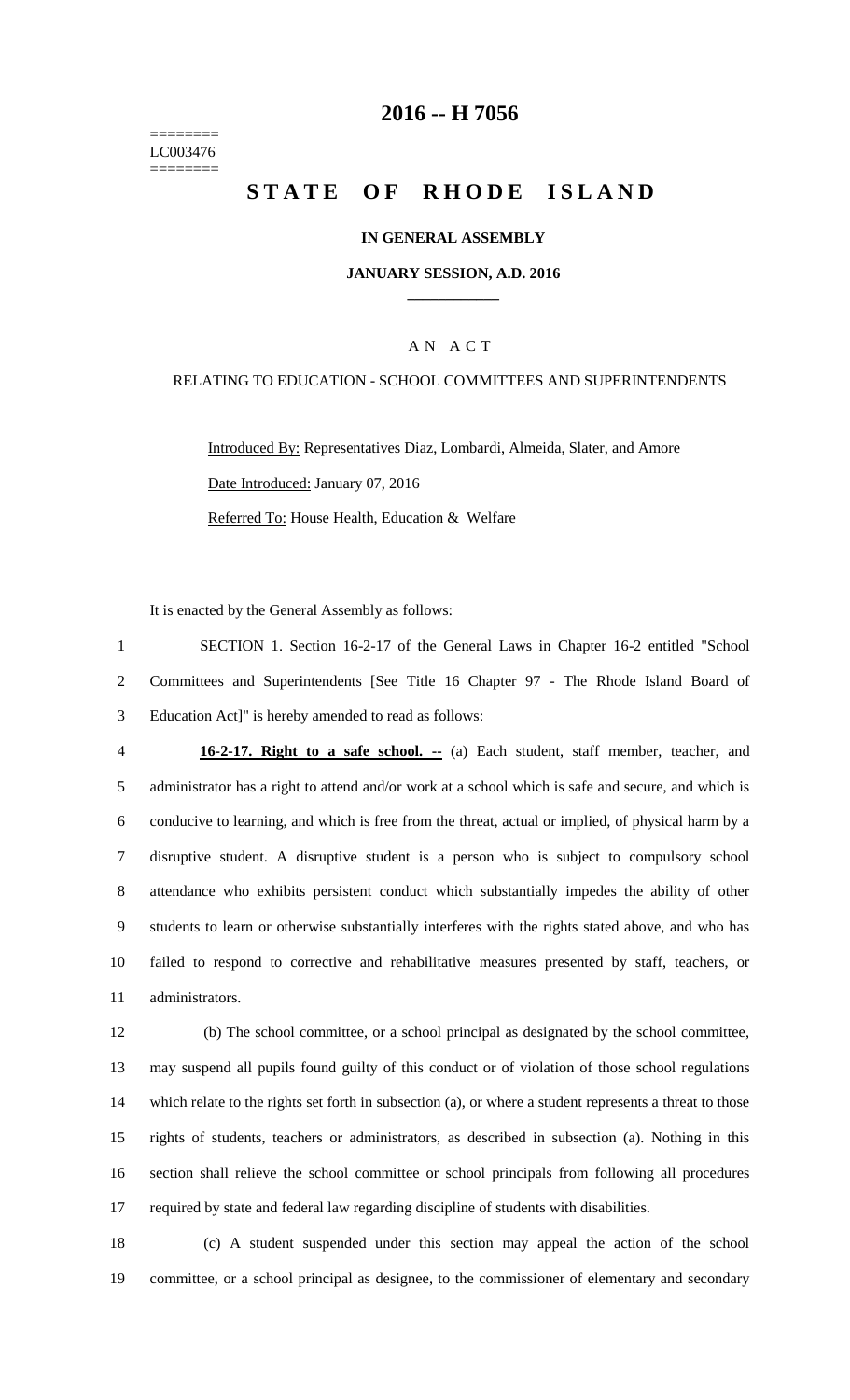education who, after notice to the parties interested of the time and place of hearing, shall examine and decide the appeal without cost to the parties involved. Any decision of the commissioner in these matters shall be subject to appeal by the student to the board of regents for elementary and secondary education and any decision of the board of regents may be appealed by the student to the family court for the county in which the school is located as provided in § 42- 6 35-15.

- 7 (d) All school superintendents, or their designees, shall review annually, the discipline 8 data for their school district, collected in accordance with the specifications set forth in §16-60- $9 - \frac{4(21)}{10}$ , to determine whether the discipline imposed has a disproportionate impact on students 10 based on race, ethnicity or disability status and to appropriately respond to any such disparity. In 11 addition to the data submitted, every school district shall submit an annual report to the council 12 on elementary and secondary education describing what action, if any, after consultation with 13 representatives of the faculty has been taken to address the disparity. The reports shall be deemed 14 to be public records for purposes of title 38. 15 SECTION 2. Chapter 16-2 of the General Laws entitled "School Committees and 16 Superintendents [See Title 16 Chapter 97 - The Rhode Island Board of Education Act]" is hereby 17 amended by adding thereto the following section: 18 **16-2-17.1. In school suspensions. –** Suspensions issued shall not be served out of school
- 19 unless the student's conduct meets the standards set forth in §16-2-17(a) or the student represents
- 20 a demonstrable threat to students, teachers or administrators.
- 21 SECTION 3. This act shall take effect upon passage.

======== LC003476 ========